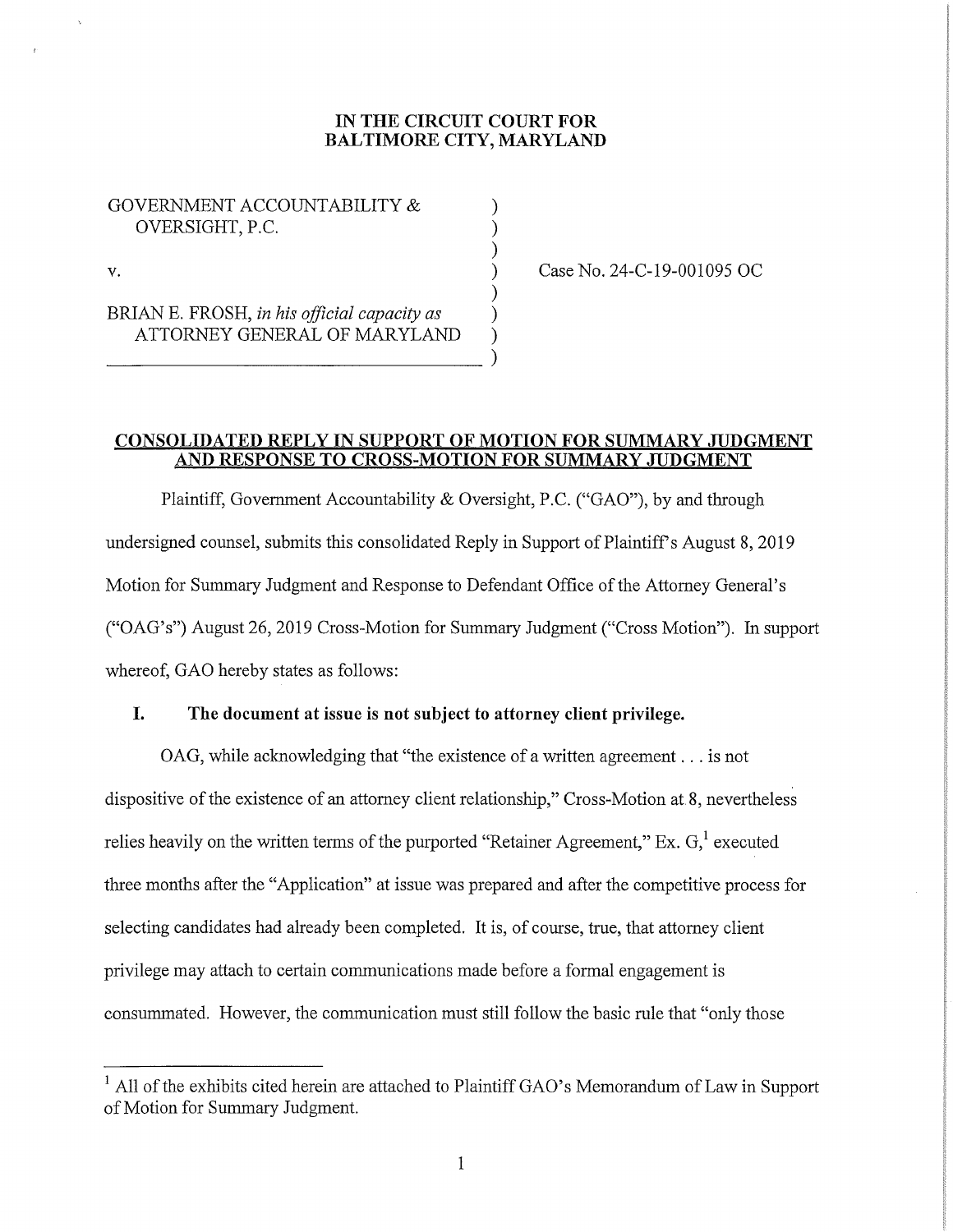attorney-client communications pertaining to legal assistance and made with the intention of confidentiality are within the ambit of the privilege." *E.I du Pont de Nemours & Co. v. Forma-Pack, Inc.,* 351 Md. 396, 415-16, 718 A.2d 1129, 1138 (1998) *("Forma-Pack:').* "There is no such thing as a retroactive attorney client privilege to protect communications with the attorney before any attorney-client privilege relationship existed." *Hudson v. Gen. Dynamics Corp.*, 186 F.R.D. 271, 277 (D. Conn. 1999).<sup>2</sup> Here, the specific communication at issue—responses to a questionnaire, or request for proposals (RFP), establishing "eligibility" for an award of limited grant resources-contains no indicia it was made "for the purpose of seeking legal advice" on any particular issue, nor was it made with a reasonable expectation of confidentiality.

The solicitation from the Bloomberg Center to which the document at issue responds was addressed to over a dozen state attorneys general and speaks of an "opportunity" to hire a "limited number" of NYU fellows. Ex. B. at 2. It invites the attorneys general to "demonstrate a commitment to and acute need for additional support" on a range of general policy areas important to its donor. If the applicant wins the beauty contest, the attorney general will be given the "opportunity" to "hire," i.e., retain, one or more of the fellows $3$  – whose duty of loyalty shall then be "to the attorney general who hired them." The Center in the Request for Proposals does not in any way offer legal advice on particular issues to be described in the applicants'

<sup>&</sup>lt;sup>2</sup> Although GAO does not concede that an attorney client relationship between the Bloomberg Center and OAG exists by virtue of the December 18, 2017 "retainer agreement," Ex. G, resolution of that issue is not necessary to decide the applicability of the privilege to the document at issue in the instant case.

<sup>&</sup>lt;sup>3</sup> Public record productions indicate that OAG now has *three* Bloomberg Center SAAGs, the only OAG to receive such largesse.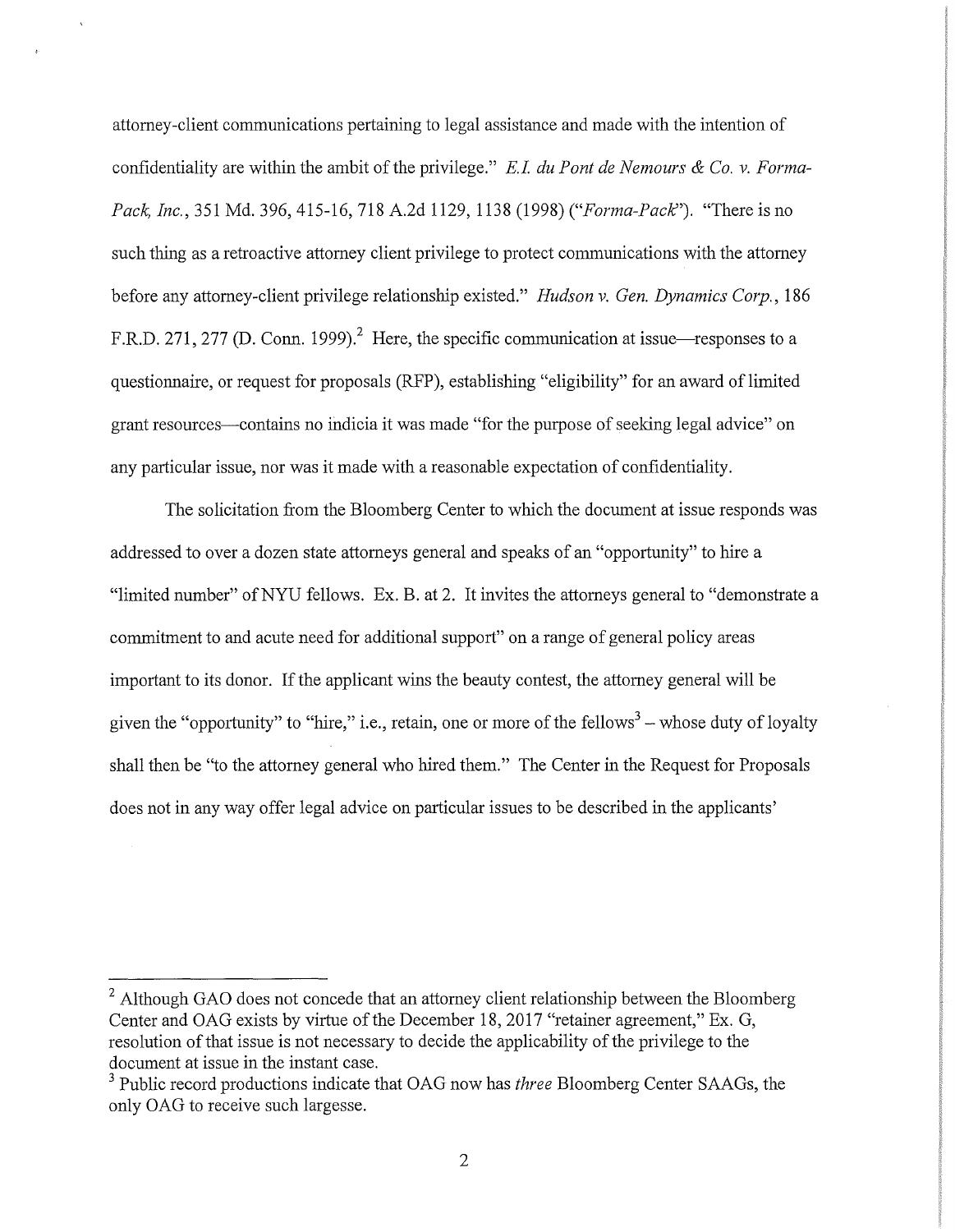responses. The RFP shows the Center functioning instead as a lawyer referral service, which services have not enjoyed attorney client privilege at common law.<sup>4</sup>

More importantly, the solicitation makes no representation that the applicants' responses would be privileged or otherwise confidential. Indeed, the solicitation states that "[w]e are engaged with ethics experts and individuals in some of your offices to ensure confidentiality and work product privilege for matters that Sate Impact Center attorneys work with you on." Ex. B at 2. This statement warns the applicant that confidentiality and privilege under the unusual arrangement contemplated are major and unresolved concerns, which anticipate a collaborative process involving "ethics experts" and "individuals in ... your offices" engaging with each other before a final arrangement "ensur[ing] confidentiality and work product privilege" is made with the successful applicants.

The preliminary and unprivileged nature of the applications for funding is especially clear given that attorney client privilege is a question of state law, and the identical solicitation is addressed to attorneys general in over a dozen jurisdictions. It would be nearly impossible for the Center to represent to all applicants that responses to its solicitation would be privileged under the particular laws of each jurisdiction. The issue becomes even more complicated when the common interest doctrine in three or more states needs to be considered. Ex. B was sent to well over a dozen attorneys general offices in other states (each thus subject to varying public records and professional responsibility rules in those states), and claims to seek from the successful applicants a "commitment to ... issues of national importance, such as those that **cross jurisdictional boundaries** or raise legal questions or conflicts that have national

<sup>&</sup>lt;sup>4</sup> No such privilege is recognized under Maryland law, which governs the Center's relationship to OAG (Ex. G at 3). Nor at the time of the communication in question was any such privilege recognized in the Center's jurisdiction of New York, which became only the second state to recognize such a privilege nearly a full later after legislation passed August 27, 2018.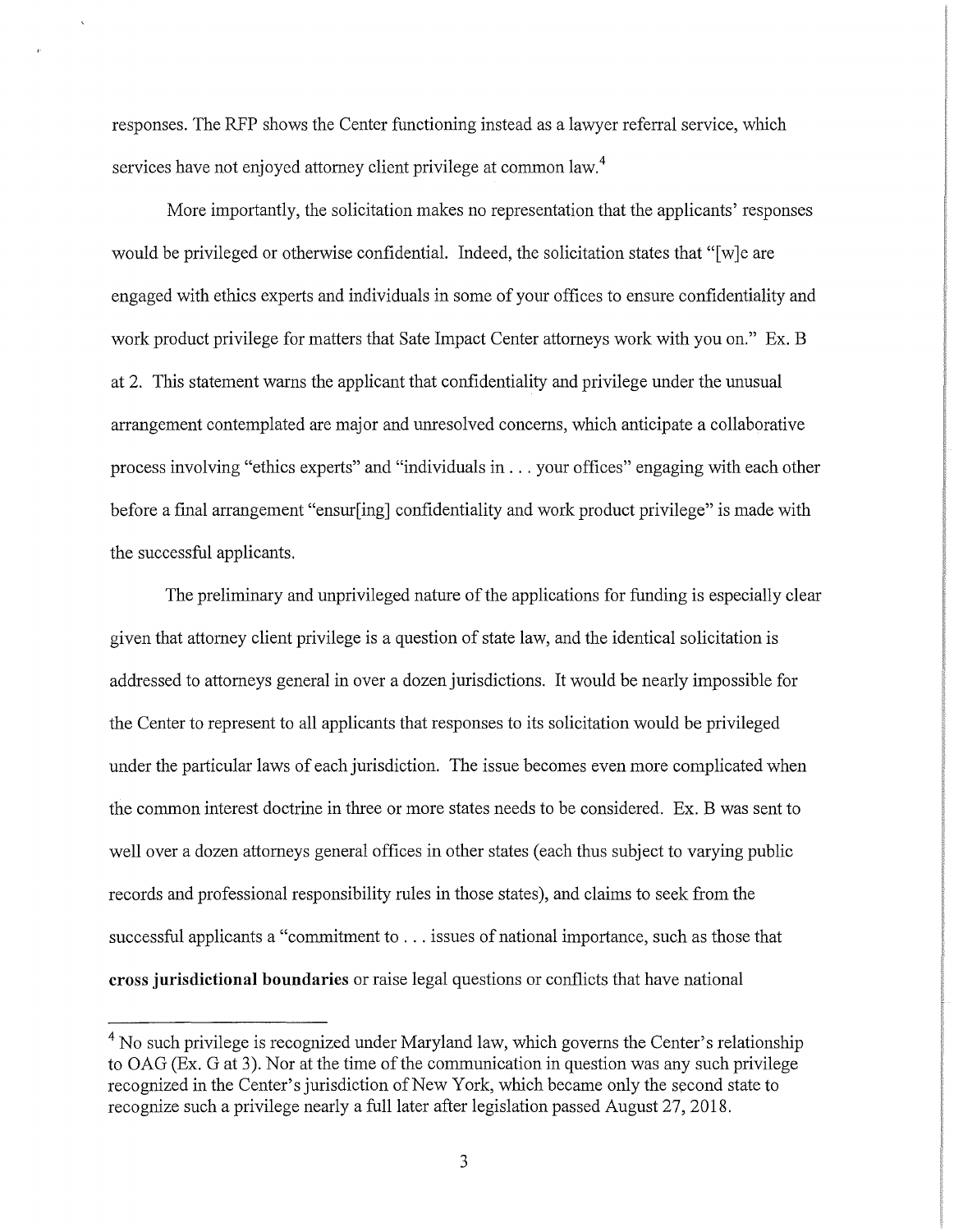applicability." Ex. B at 3-4 (emphasis added). It is unlikely that a sophisticated attorney general, upon receiving such a solicitation from an organization manifesting its clear intention to work collaboratively and share resources and information with other attorneys general, would not have insisted upon a proper agreement defining the scope and terms of common interest agreements with those other states before sharing any potentially privileged information.

Only *after* the contest was finished and the winners decided would it be feasible for the mentioned "ethics experts" and staff attorneys in the winning offices to draft an appropriate retainer agreement to "ensur[e]" confidentiality, taking adequate consideration of the particulars of the privilege law in the winner's jurisdiction, the Center's jurisdiction of New York, and any conflicts of laws that might arise from the interaction of the two. And only *after* such a wellresearched and carefully drafted agreement was in place would any reasonable attorney (general or otherwise) contemplate sharing privileged information.

Case law speaks to the client's "reasonabl[ e] expectat[ion ]" of confidentiality. *Forma-Pack,* 351 at 415-16; see also *In Re Grand Jury Subpoena: Under Seal,* 415 F. 3d 333,339 (4th Cir. 2005) ("An individual's subjective belief that he is represented is not alone sufficient to create an attorney-client relationship ... rather, the putative client must show that his subjective belief that an attorney-client relationship existed was reasonable under the circumstances." (Citations omitted).

When applying the doctrine of pre-engagement privilege to this case, the Court should consider that the "client" here is not the typical client of a legal services organization, of limited means and sophistication. Not only is he an attorney himself, but indeed he is the chieflegal officer of the State of Maryland, entrusted with the confidential information of the state's most important legal matters. If OAG's responses at issue truly *did* reveal so casually as much

4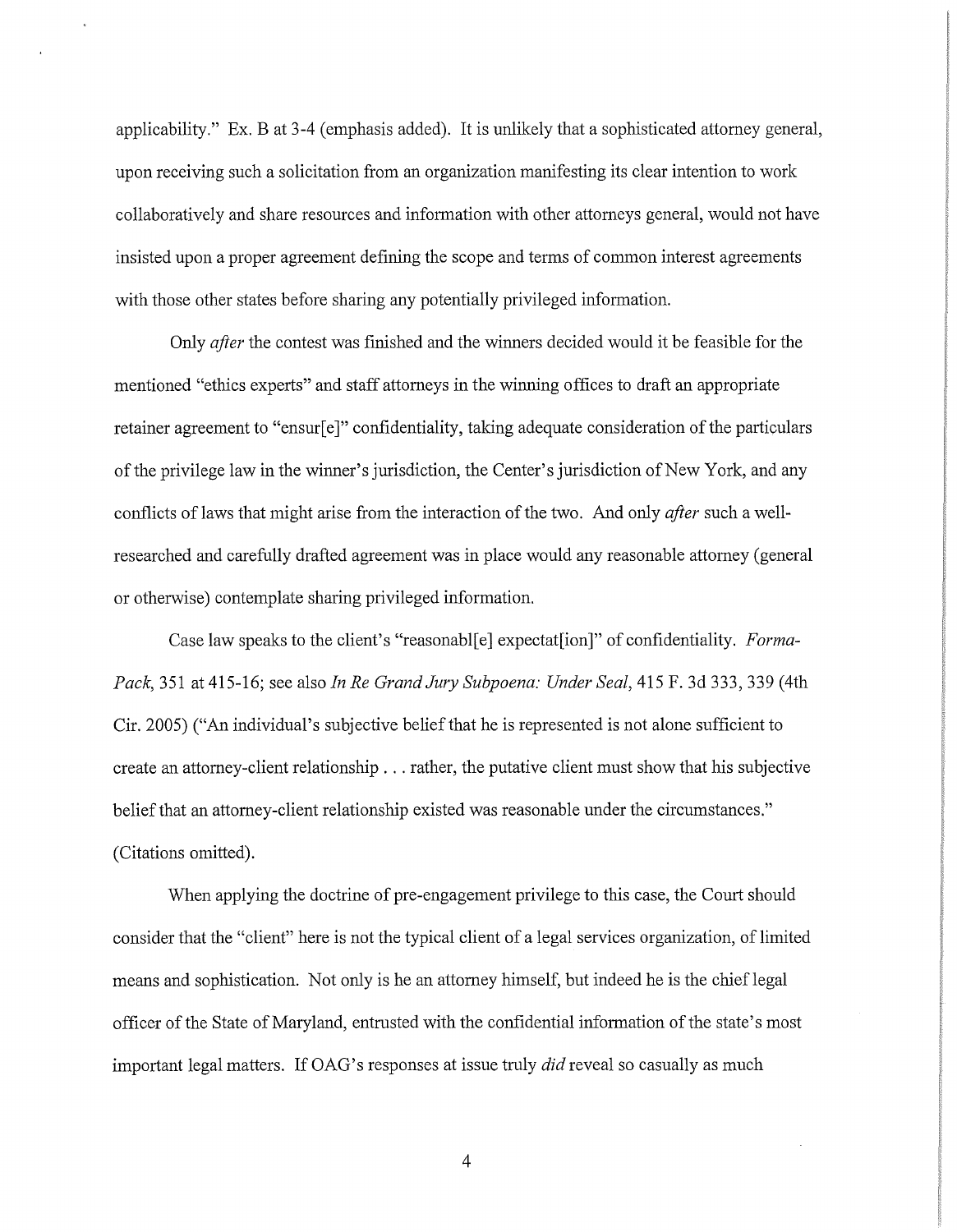privileged information as it claims is obscured by the redactions at issue, it represents a stunning lapse in professional judgment.

Fortunately, Plaintiff does not believe OAG truly did make such a blunder. Indeed, the Retainer Agreement that OAG ultimately executed three months later, after winning the contest, contains four full paragraphs addressing confidentiality in connection with the common interest privilege. Ex. G at 1-2. But putting to the side the contractual terms that may ultimately have been decided upon by the "ethics experts" and others when the later Retainer Agreement (Ex. G) was executed, applicability of the privilege to Ex. B at issue in this case hinges on the OAG's reasonable expectation of confidentiality at the time it made the communication in September. *Forma-Pack,* 351 Md. at 416 (privilege does not attach to communications that "could not reasonably have been expected to remain confidential."). Taken as a whole, an attorney general could not reasonably believe that his responses to such a generic, multi-jurisdictional solicitation—one that explicitly warns that confidentiality safeguards are still under active consideration—would be invested with a privilege that all attorneys know only too well is incredibly fragile.

Finally, OAG is of course correct that the contents of other states' applications may differ and do not in and of themselves "mean that the privilege does not apply here." However, the fact that twelve other states<sup>5</sup> released their applications without claiming attorney client privilege despite discussing the same issues identified as problematic by OAG, Cross Motion at 13-14, such as "resource limitations" and "types of cases and matters [they] would pursue" if successful

<sup>&</sup>lt;sup>5</sup> Since the filing of Plaintiff's Motion for Summary Judgment, three additional states (Massachusetts, Connecticut, and Minnesota) have released their complete applications in response to analogous public records act requests. Massachusetts cited a statutory exclusion for "internal personnel rules and practices" to redact approximately nine lines (from a five page, single-spaced document) relating to "Budget" discussions.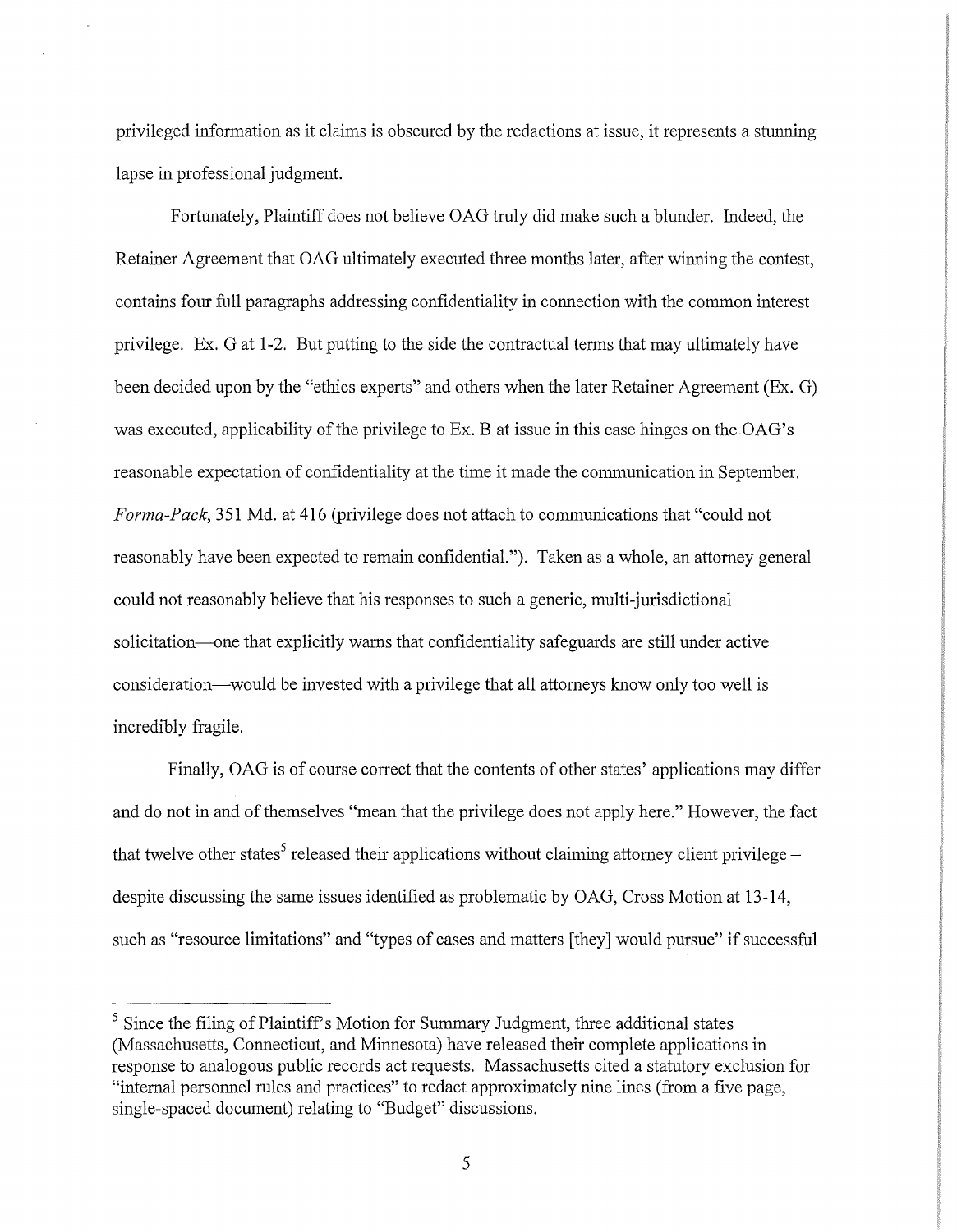speaks to the lack of reasonableness of OAG's claimed expectation of confidentiality. If in fact the solicitation from the Bloomberg Center was one that would, under the totality of the circumstances, cause a reasonable attorney general to believe he or she was making a privileged request for confidential legal advice, one would expect that at least one other attorney general would have taken advantage of the confidential forum to put forward a more compelling bid. That OAG stands alone in its breathtakingly overbroad assertion of the privilege should give the Court reason to doubt its reasonableness.

## **II. The SAAG is not "pro bono" within the meaning of Md. Code SG § 6-105(f).**

OAG relies heavily upon *Henriquez v. Henriquez,* 413 Md. 287, 992 A.2d 446 (2010) to construe the term *pro bona* in Md. Code SG § 6-105(f). That case's extended discourse on statutory construction, 413 Md. at 297-298, is instructive. In particular, "[s]tatutory text should be read so that no word, clause, sentence or phrase is rendered superfluous or nugatory." *Id.* at 297.  $\S 6-105(f)$  contains three requirements:

- (1) {The assistant} is on a pro bono basis;
- (2) {The appointment} will not result in more than minimal cost to the State; and
- (3) { The appointment} will not result in the payment to the assistant counsel of any portion of the State's recovery in any case or matter.

Md. Code SG § 6-105(f). OAG urges the Court to construe *''pro bona"* in subsection (1) to require only that the representation come at "little or no cost *to the State,"* regardless of how handsomely compensated for the work the attorney may be personally.<sup>6</sup> Yet that concern is completely addressed by the plain language of subsection (2), which requires that the appointment "result in [no] more than minimal cost *to the State."* § 6-105(£)(2) (emphasis

<sup>6</sup> Cross-Motion at 17 (emphasis supplied).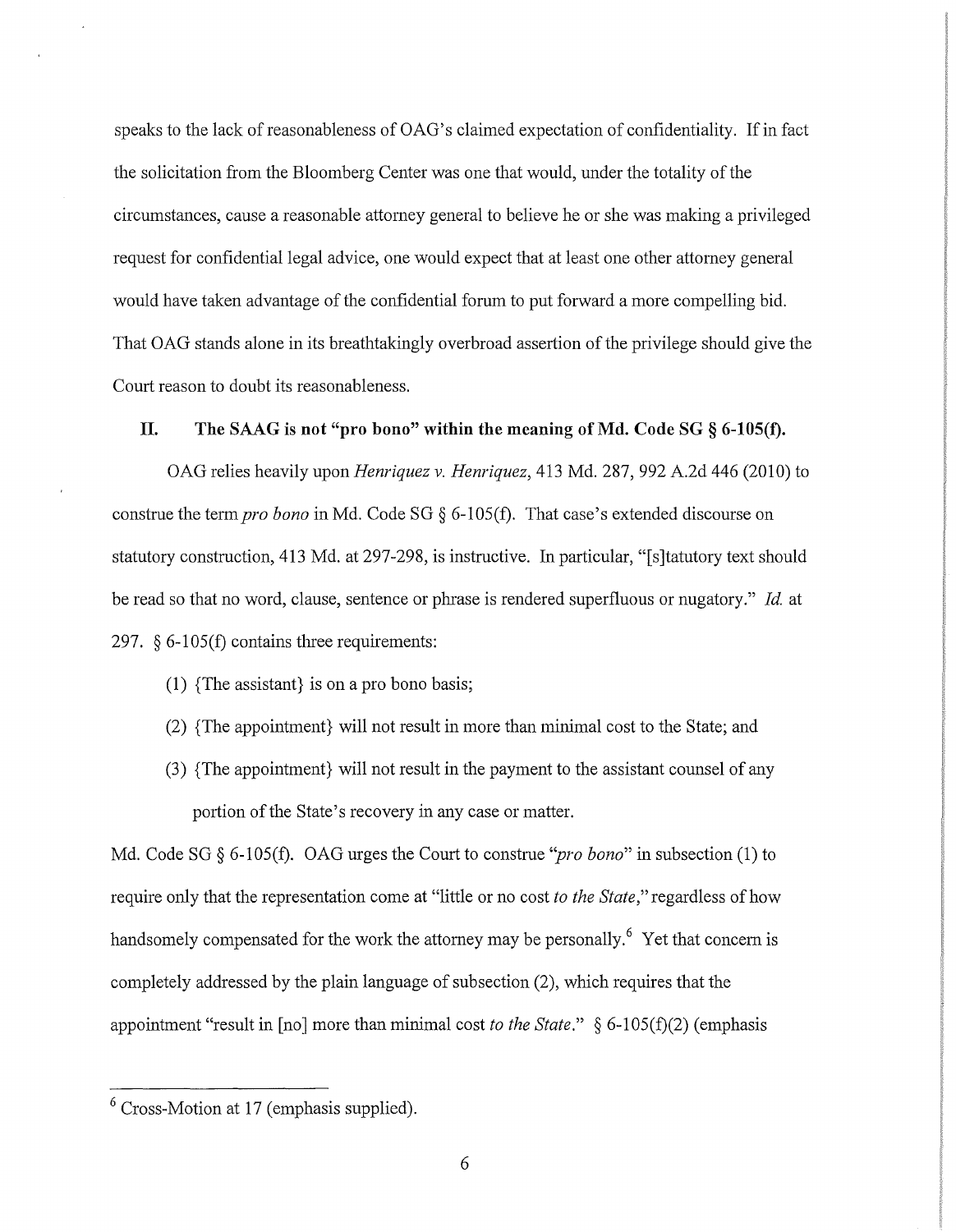added). The canon against surplusage, *Henriquez,* 413 Md. at 297, forbids a construction that would give an identical meaning to both subsection (1) and subsection (2). *Id.* ("Statutory text should be read so that no word, clause, sentence or phrase is rendered superfluous or nugatory.") *"Pro bono"* in subsection (1), then, must mean something different than "[no] more than minimal cost to the State." The most logical construction is that the legislature intended "pro bono" in subsection (1) to have its ordinary meaning, hinging on the lawyer's *own* expectation of receiving of little or no compensation.

This is the meaning given to the term in Md. R:  $19-306.1(b)(1)$ , which requires Maryland-licensed attorneys to engage in "pro bono publico legal service," defined as "rendering legal service, without fee or expectation of fee, or at a substantially reduced fee" to enumerated categories of public interests. It is difficult to conceive any arrangement more opposite to "without expectation of fee" than a contract asserting "[y]our annual base salary will be \$125,000" plus employee benefits and that, "[d]uring your employment, you will be seconded to the Attorney General's Office of the State of Maryland as a Special Assistant Attorney General." Ex. E.

Additionally, Rule 19-306 notes that *pro bona* responsibilities lie with "the individual attorney," differentiating individual service from "legal aid offices, attorney referral services, and other related programs." *Id.* at Comment 3. Furthermore, Md. R. 19-503(b) required all Maryland-licensed attorneys to file an annual report listing their *pro bona* service hours in the foregoing year, with an aspirational target of 50 hours. The Court of Appeals' Standing Committee on Pro Bono Legal Services has issued non-binding guidance stating that "public interest lawyers" who "represent<sup>[]</sup> people of limited means . . . as part of their job," should aim to meet that target by reporting as *pro bona* only "work they do outside of their jobs" rather than

7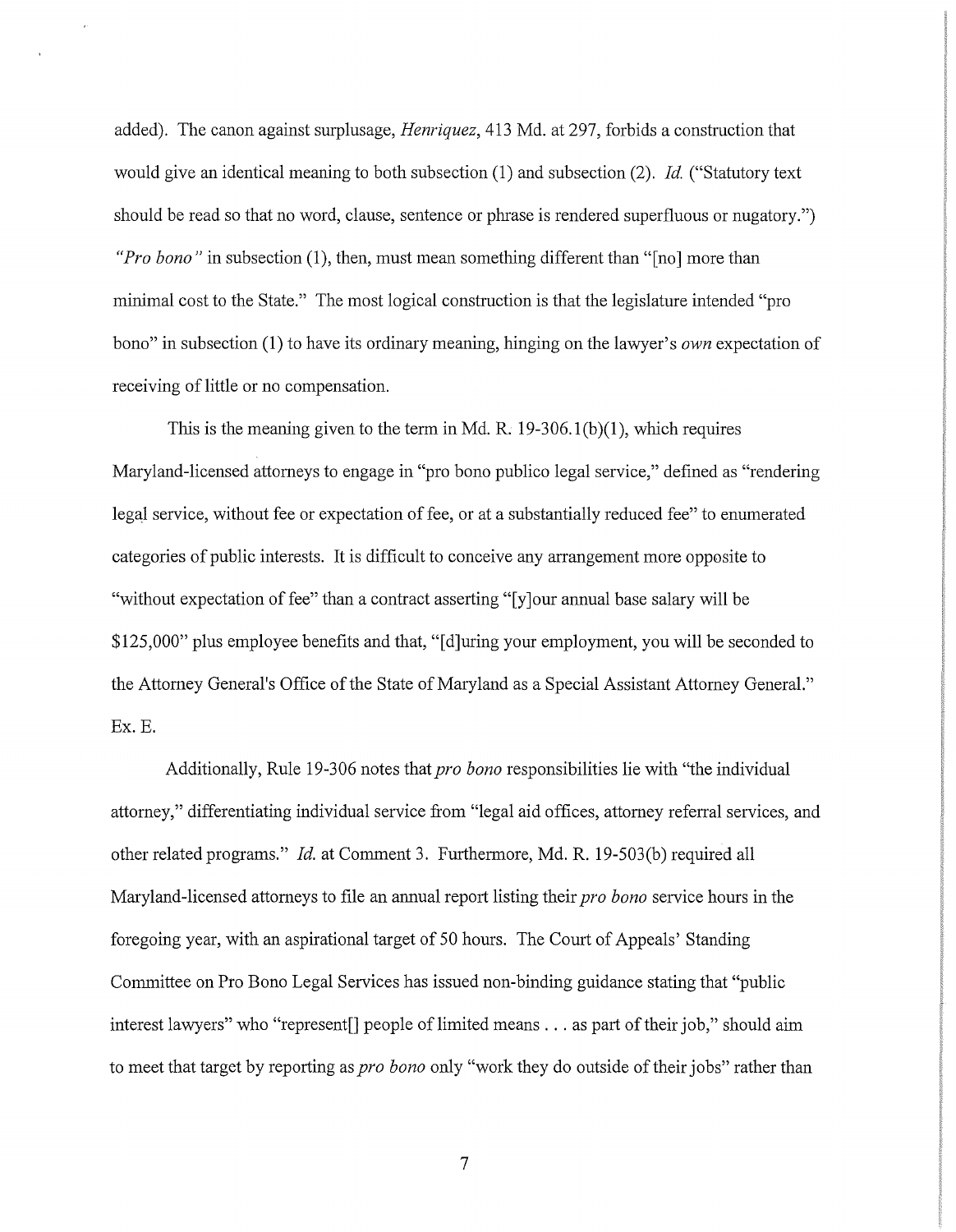reporting all hours spent in the course of their regular employment representing people of limited means.<sup>7</sup>

The most natural understanding of *pro bono* as used in  $\S$  6-105(f)(1), therefore, is that lawyers hired thereunder would be working "without expectation of fee, or at a substantially reduced fee."<sup>8</sup> This construction is consistent with common understanding of *pro bono* service as a professional obligation of individual members of the bar, and places limits on what would otherwise be an unbridled grant of authority to allow private parties to rent the public power of the Attorney General to pursue their own ends. If, as OAG urges, a highly compensated, fulltime attorney employed by an outside interest group to pursue matters of concern to the donor can be called "pro bono," the label is reduced to a fig leaf whereby the original charitable meaning of the term is contorted to disguise naked political activism.

# **III. The Attorney Client Privilege should be narrowly construed in favor of disclosure.**

OAG suggests dismissively that "Plaintiff can disagree with the Attorney General's progressive views on environmental issues." Cross-Motion at 19. That is not the point. There are many policy goals that reasonable citizens may subjectively consider to be "for the public good," and about which other reasonable citizens may disagree. Such is the essence of politics. But if "pro bono" as used in  $\S$  6-105(f) is divorced from its traditional notions of professional obligation and benevolent sacrifice, and reduced to meaning only what the sponsor of the attorney feels is "the public good," the statute frees private parties to use the power of the Attorney General for their own political ends.

<sup>7</sup> Frequently Asked Questions, available at https://mdcourts.gov/probono/faqs. Accessed Sept. 19, 2019.

<sup>&</sup>lt;sup>8</sup> The Attorney General, in the unredacted portion of its application, indicated his expectation that the law fellow would be compensated at "as high as \$125,000" per annum, Ex. C at 6, and indeed that figure (plus benefits) is the salary the law fellow ultimately received. Ex. E at 1." Indeed, effective this month, the Bloomberg Center gave Mr. Segal a 5 percent raise.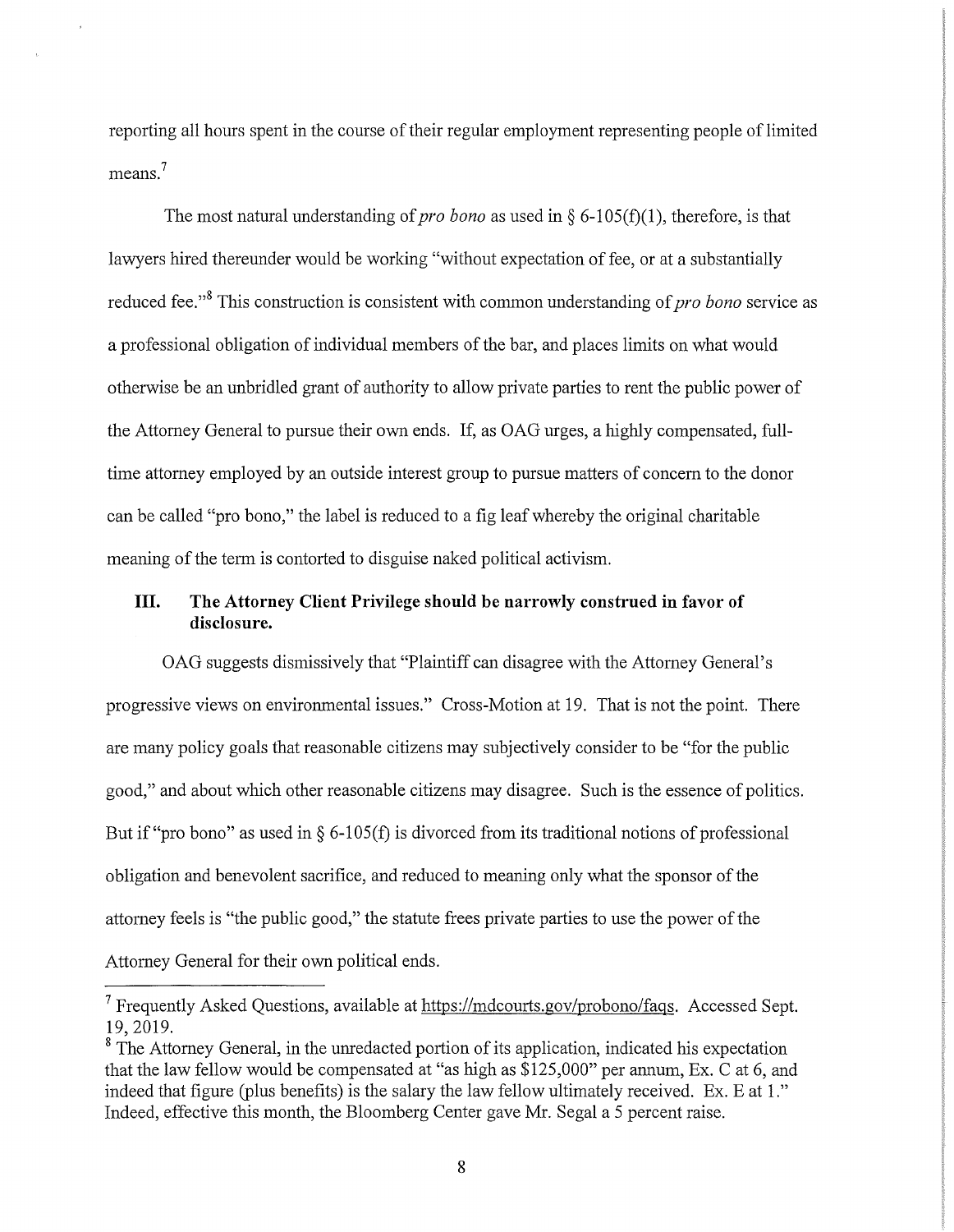Indeed, despite OAG's assertion that its privately-funded prosecutors are to be used in a noble crusade against "the arbitrary, unlawful, or unconstitutional actions of the Trump Administration," public filings show that SAAG Segal – and at least one other Bloomberg Center-funded SAAG – is exercising state authority to target not just the federal government, but private parties.<sup>9</sup> Earlier this month, Mr. Segal and SAAG Steven J. Goldstein filed a 37 page *amicus* brief supporting the Mayor of Baltimore's lawsuit "seeking to hold 26 fossil fuel companies liable for injuries resulting from climate change."<sup>10</sup>

However worthy or unworthy the Bloomberg Center's policy goals may seem to any one observer, there are other well-financed interests with the resources to similarly rent the prosecutorial power of the Attorney General to serve other ends that observer would find antithetical. If the Bloomberg Center is permitted to use its private wealth to rent the state's power to pursue its enemies, there is nothing stopping a less "progressive" billionaire (of which there are more than a few) from likewise purchasing his or her own prosecutor to engage in "non-progressive" behavior. For example, such prosecutors-for-hire would be free to use private resources to target so-called "sanctuary cities" based on their lack of support for and cooperation with federal immigration enforcement efforts.

"The attorney-client privilege withholds relevant information from the fact finder and should be narrowly construed. The privilege should be applied only when necessary to achieve

<sup>&</sup>lt;sup>9</sup> Mayor and City Council of Baltimore v. BP, P.L.C. et al, Case No. 19-1644, Dkt. No. 92-1 (4th Cir. Sept. 3, 2019).

<sup>&</sup>lt;sup>10</sup> Notably, other OAG "Applications" to the Bloomberg Center released to the public expressly name supporting the tort litigation campaign against private energy companies as a use to which they would put Bloomberg Center-funded attorneys. The heavily redacted application by AG Frosh may have indicated it would do so, as well, although the public has no way of knowing this in the face of these redactions.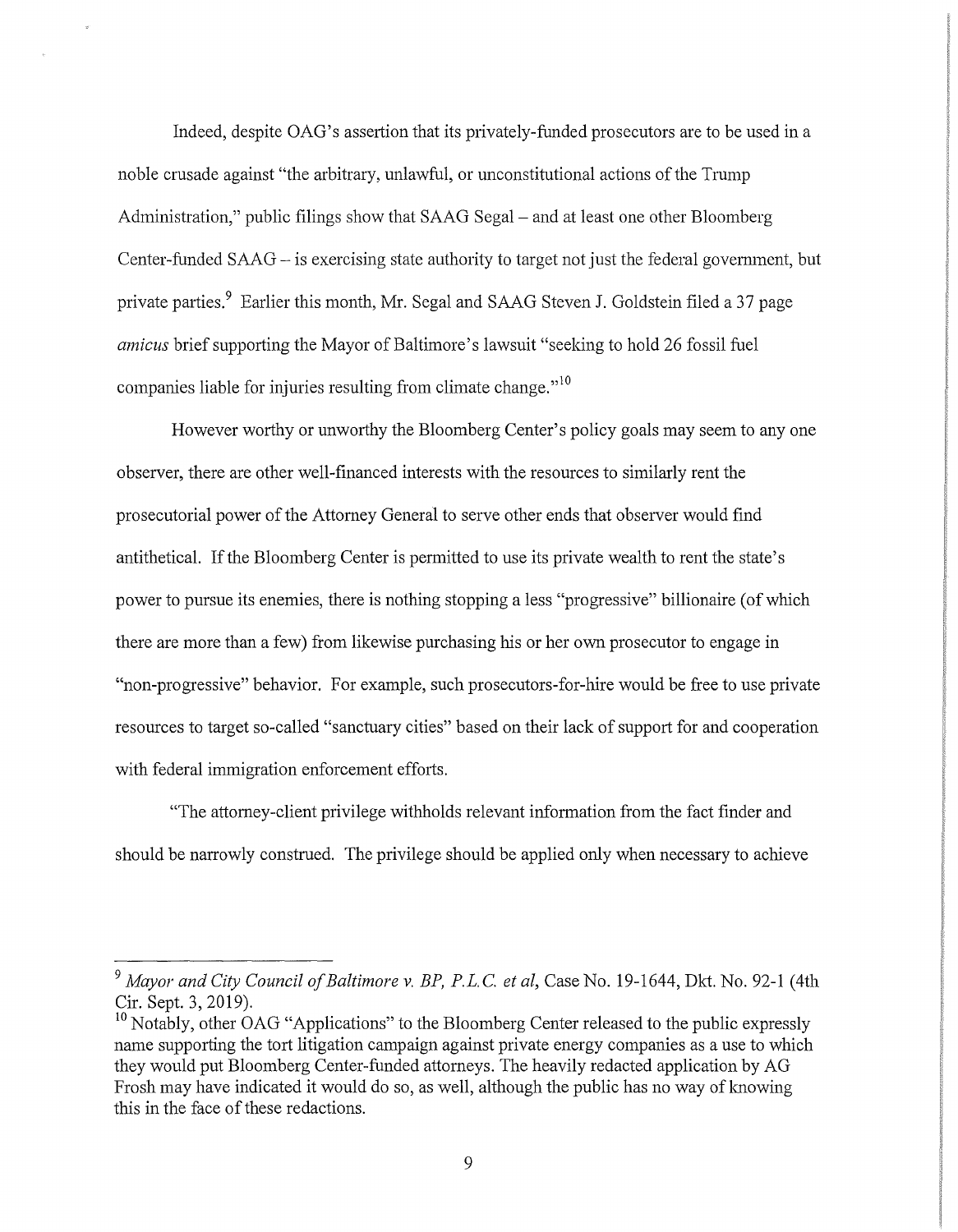its limited purpose of encouraging full and frank disclosure by the client to his or her attorney." *CR-RSC Tower* I, *LLC v. RSC Tower* I, *LLC,* 202 Md. App. 307,363, 32 A.3d 456,489 (2011). The communication in question here represents a highly relevant piece of information as to the use of private money to engage in lawsuits purportedly brought in the name of the people of the State of Maryland. Hiding this information from the public is in no way "necessary to encourage full and frank disclosure" between a client and his attorney. It is simply a way for OAG to avoid disclosing potentially embarrassing information.

To the extent that the Court is inclined to accept OAG's invitation to review the document *in camera*, GAO urges the Court to be mindful of the mandate to "narrowly construe" the claims of privilege those "necessary" to encourage open communication.

Respectfully submitted,

GOVERNMENT ACCOUNTABILITY & OVERSIGHT, PC

Dated: Sept. 23, 2019

By:

David Kluck, Esq. fully submitted,<br>fully submitted,<br>RNMENT ACCOUNTABILITY & OVERSIGHT, PC<br>David Kluck, Esq.<br>David Kluck, Esq.<br>iiGenova & Toensing, LLP diGenova & Toensing, LLP 1776 K Street, NW, Suite 737 Washington, DC 20006 (202) 289-7701 (office); (202) 289-7706 (fax)

/s/ Christopher Homer Christopher Homer, Esq. *(pro hac vice)*  1489 Kinross Lane Keswick, VA 22947 (202) 262-4458 Chris@CHomerLaw.com

*Counsel for Plaintiff GAO*